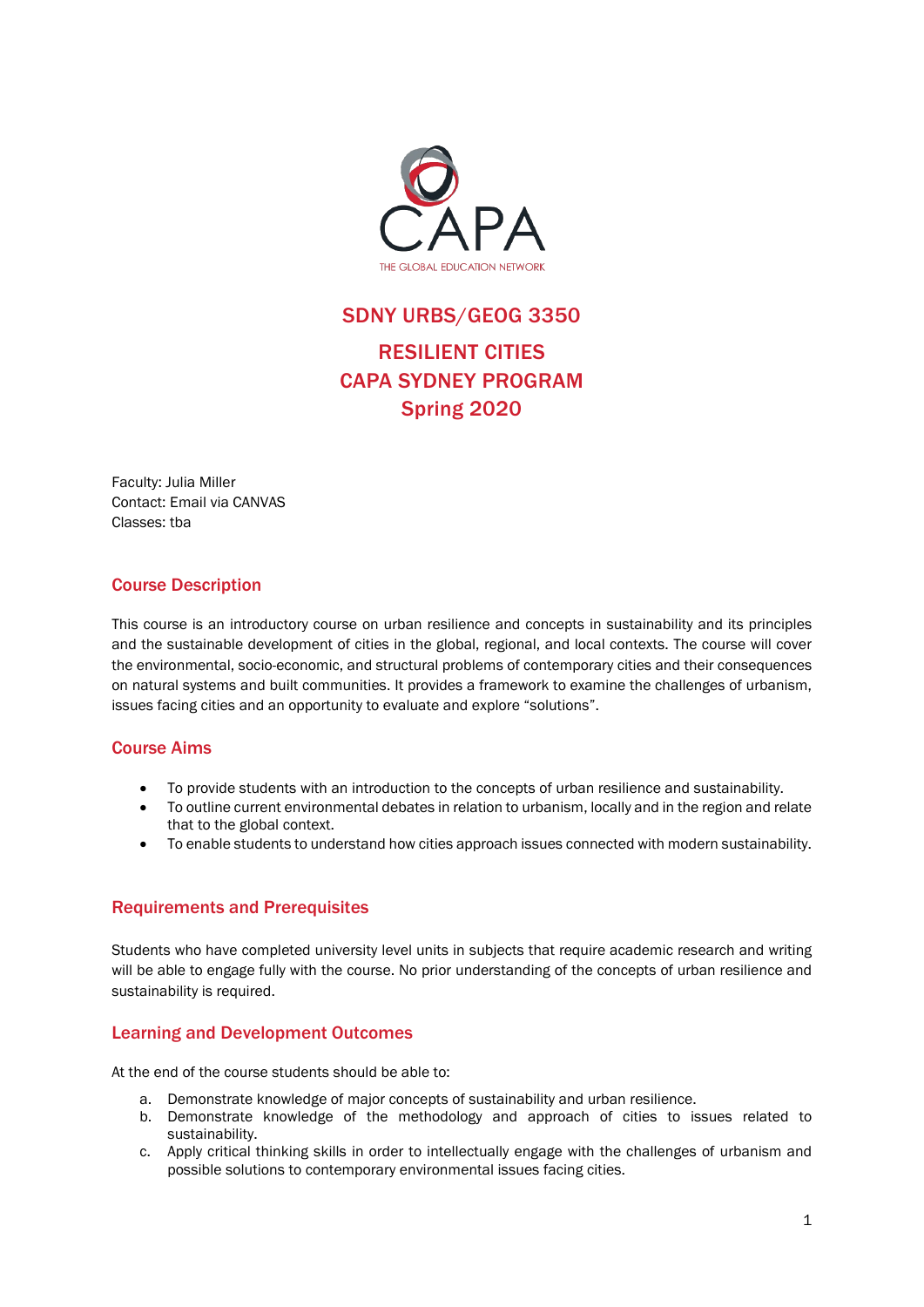d. Demonstrate effective written communication skills in sustainability for the purpose of informing and debating.

# Class methodology

Classes will comprise lectures and seminar-style discussion with periodic quizzes. Students will be required to prepare for class by reading ahead and completing the online quizzes.

Field Component(s)

CAPA provides the unique opportunity to learn about the city through direct, guided experience. Participation in the field activity for this course is required. You will actively explore the Global City you are currently living in. Guidance on each of these components will be offered in class.

Students are strongly encouraged to participate in co-curricular *My Global Cities* activities.

### Assessment and Grading

| <b>Assessment Task</b>   | Weighting | Learning outcomes assessed |
|--------------------------|-----------|----------------------------|
| 1. Participation         | 10%       | a, b, c.                   |
| 2. Seminar presentations | 30%       | a, b, c, d.                |
| 3. Essay                 | 30%       | a, b, c, d.                |
| 4. Final exam            | 30%       | a, b, c.                   |

| <b>DESCRIPTOR</b>                    | <b>ALPHA</b> | <b>NUMERIC</b> | <b>GPA</b> | REQUIREMENT/EXPECTATION                                                                                                                                                                                                                                                                                               |
|--------------------------------------|--------------|----------------|------------|-----------------------------------------------------------------------------------------------------------------------------------------------------------------------------------------------------------------------------------------------------------------------------------------------------------------------|
| Outstanding<br>(High<br>Distinction) | A            | $93+$          | 4.0        | Maximum grade: In addition to description for grade<br>"A-", the student shows detailed understanding of<br>materials about which he or she can show<br>independent analytical ability. This means the ability<br>to question an issue from different perspectives and<br>evaluate responses in an objective manner.  |
| Excellent<br>(Distinction)           | $A -$        | $90 - 92$      | 3.7        | Student shows understanding of literature beyond<br>the textbook/class hand-outs/class notes, and the<br>work shows a high level of independent thought,<br>presents informed and insightful discussion and<br>demonstrates a<br>well-developed<br>capacity<br>for<br>evaluation.                                     |
| Very good<br>(High Credit)           | $B+$         | $87 - 89$      | 3.3        | Shows evidence of a capacity to generalise from the<br>taught content, or the material in literature, or from<br>class lectures in an informed manner. Also, the work<br>demonstrates a capacity to integrate personal<br>reflection into the discussion and an appreciation of<br>a range of different perspectives. |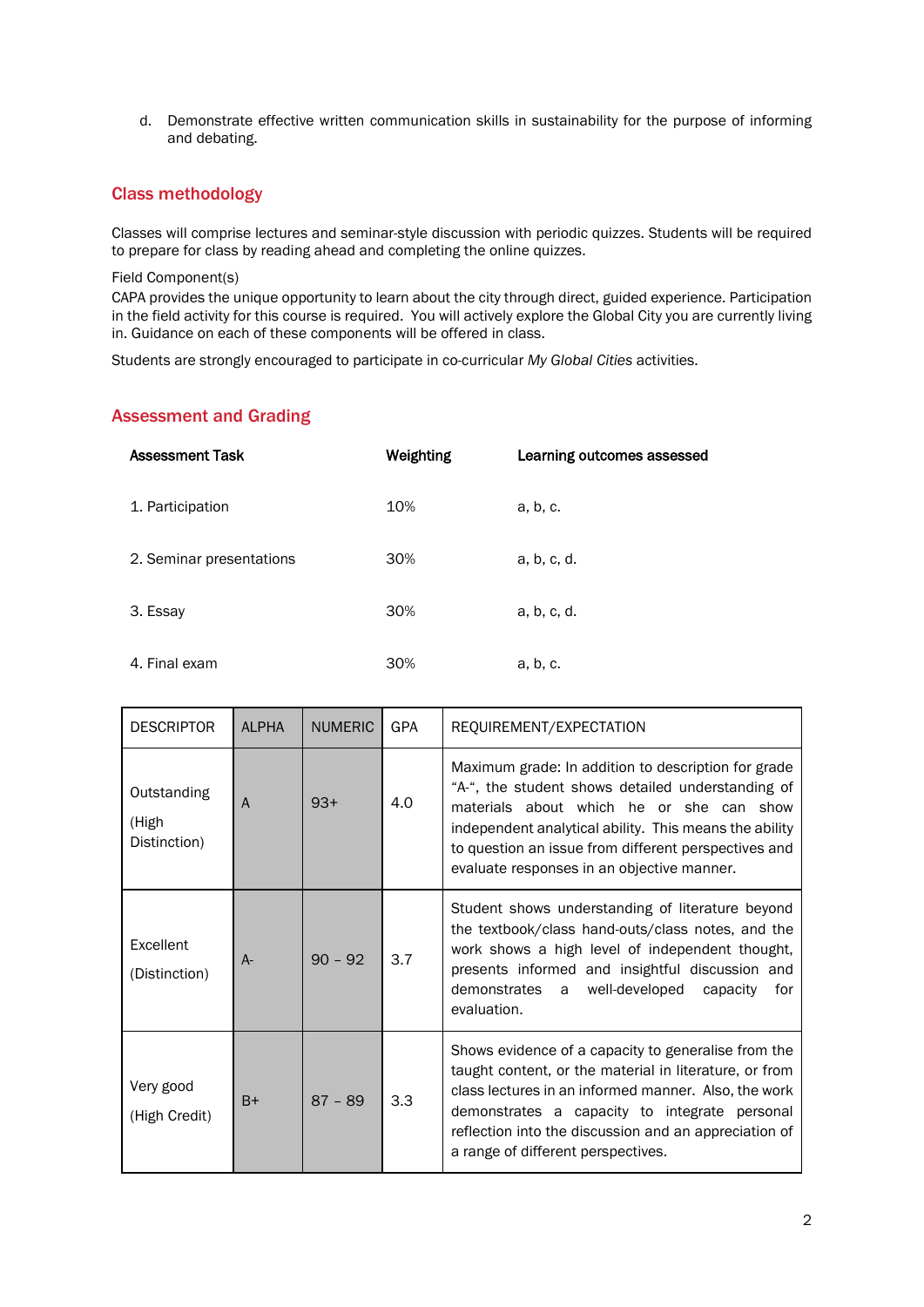| Good<br>(Credit)       | B     | $83 - 86$ | 3.0 | The work is well organised and contains coherent or<br>logical argumentation and presentation.                                                                                                                                                                                                                                                  |
|------------------------|-------|-----------|-----|-------------------------------------------------------------------------------------------------------------------------------------------------------------------------------------------------------------------------------------------------------------------------------------------------------------------------------------------------|
| Good<br>(Credit)       | $B -$ | $80 - 82$ | 2.7 | Student shows understanding of literature beyond<br>the textbook and/or notes, and, there is evidence of<br>additional reading.                                                                                                                                                                                                                 |
| Average<br>(Good Pass) | $C+$  | 77-79     | 2.3 | The work demonstrates a capacity to integrate<br>the discussion<br>research<br>into<br>a critical<br>and<br>appreciation of a<br>of<br>theoretical<br>range<br>perspectives. Also, the work demonstrates a clear<br>understanding of the question and its theoretical<br>implications and demonstrates<br>evidence<br>of<br>additional reading. |
| Adequate<br>(Pass)     | C     | $73 - 76$ | 2.0 | Shows clear understanding and some insight into the<br>material in the textbook and notes, but not beyond. A<br>deficiency in understanding the material may be<br>compensated by evidence of independent thought<br>and effort related to the subject matter.                                                                                  |

### Class Participation and Attendance

Participation is a vital part of the grade given for the course. CAPA has a mandatory attendance policy. Students are also expected to participate actively and critically in class discussions, and the participation portion of the class will be graded accordingly. Students must complete required reading and the online quiz BEFORE the class and come in on time. They should refer to the CSP Student Handbook for the procedure and rules regarding class absence.

### **Assignments**

### Seminar Presentations (30%)

Students either, solo or as a group of two or more, are required to undertake two (worth 15% each) 10-15 minute class presentations (followed by questions/discussion) based on one of the discussion questions listed for each seminar as outlined in CANVAS. The presenters are to submit a summary of the presentation argument (up to two pages - not including any bibliography).

### Short Essay (30%)

Students are required to submit an essay (1,500 words - not including the bibliography). Details are available on CANVAS. Students must choose a different topic from those chosen for the seminar presentation summaries. At least 6 academic sources should be used.

### Final Examination (30%)

Choose three questions from the list and write short essay-style answers. The exam will cover course material including lectures and readings.

### Participation. 10%

The following table provides a guide to expectations in respect of participation:

| Grade   | Discussion | Reading                                                                                 |
|---------|------------|-----------------------------------------------------------------------------------------|
| A range |            | Excellent: consistent contributor: offers   Obviously has completed all readings:       |
|         |            | original analysis and comments; always has   intelligently uses resultant understanding |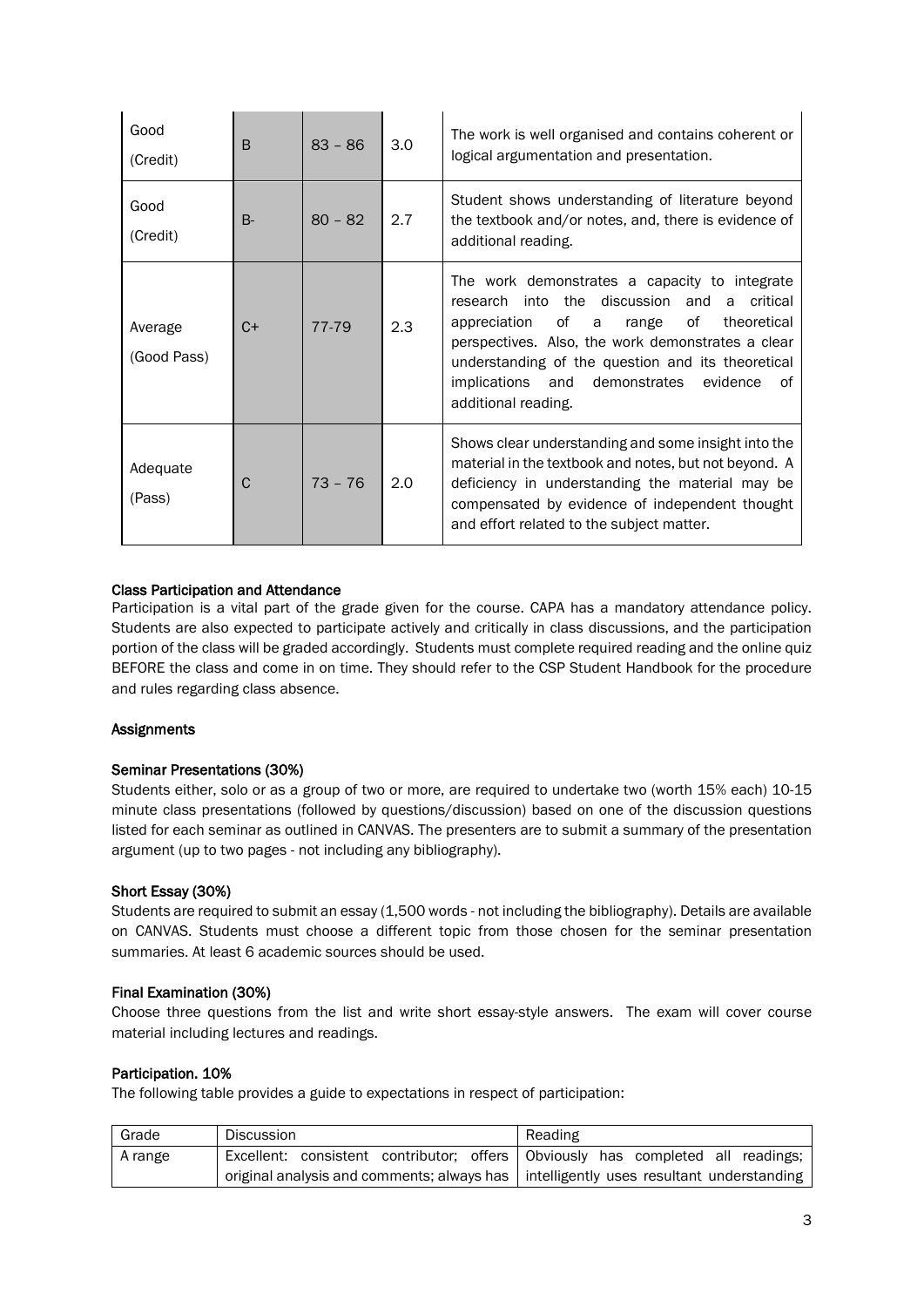|         | ideas on topics of the readings; takes care  | to formulate comments and questions for         |
|---------|----------------------------------------------|-------------------------------------------------|
|         | not to dominate discussion.                  | the discussion.                                 |
| $B+$    | Very Good: frequent, willing, and able       | Has done most of the readings; provides         |
|         | contributor; generally offers thoughtful     | competent analysis of the readings and          |
|         | comments based on the readings.              | applies insights from class appropriately.      |
| B / B   | Satisfactory: frequent contributor;<br>basic | Displays familiarity with some readings         |
|         | grasp of key concepts but little original    | and related concepts, but tends not to          |
|         | insight; comments/questions are of a         | analyse them.                                   |
|         | general nature.                              |                                                 |
| C range | contributor:<br>Poor:<br>sporadic            | Displays familiarity with few readings;         |
|         | comments/questions portray<br>of<br>lack     | rarely demonstrates analytical thought.         |
|         | understanding of key concepts; often         |                                                 |
|         | digresses in unhelpful ways.                 |                                                 |
| D/F     | Very Poor: rarely speaks; merely quotes text | Little<br>familiarity<br>to no apparent<br>with |
|         | or repeats own comments or those of          | assigned<br>material or<br>application<br>to    |
|         | others.                                      | relevant discussion.                            |

# Required Reading and Recommended Resources

Students should purchase the course text: Bjoern Hage and K. David Pijawaka, *Sustainability for the 21st Century: Pathways, Programs and Policies,* Kendall Hunt, 2017, second edition. Other readings will be available through CANVAS.

# Weekly Schedule

| Seminar        | <b>Topic</b>                                                                           | Activity             |
|----------------|----------------------------------------------------------------------------------------|----------------------|
| $\mathbf{1}$   |                                                                                        | Class                |
|                | Course Overview. Attitudes and Approaches. Introduction to<br><b>Resilient Cities.</b> | Introduction to      |
|                |                                                                                        | course.              |
|                | Required Reading:                                                                      | Review of            |
|                |                                                                                        | assessment tasks.    |
|                | Hagen and Pijawaka. Chapter 1, pp 5-15.                                                |                      |
|                |                                                                                        | Allocation of topics |
|                |                                                                                        | for in-class         |
|                |                                                                                        | presentations in the |
|                |                                                                                        | subsequent weeks.    |
| $\overline{2}$ | A History of Sustainability                                                            |                      |
|                |                                                                                        | Class                |
|                | Required Reading:                                                                      | Lecture/Discussion   |
|                |                                                                                        |                      |
|                | Hagen and Pijawaka, Chapter 2                                                          |                      |
|                |                                                                                        | Online Quiz          |
|                |                                                                                        |                      |
| 3              | <b>Urban Resilience</b>                                                                | Class                |
|                |                                                                                        | Lecture/Discussion   |
|                | Required Reading:                                                                      |                      |
|                |                                                                                        | Online Quiz          |
|                | Hagen and Pijawaka, Chapter 7.                                                         |                      |
|                |                                                                                        |                      |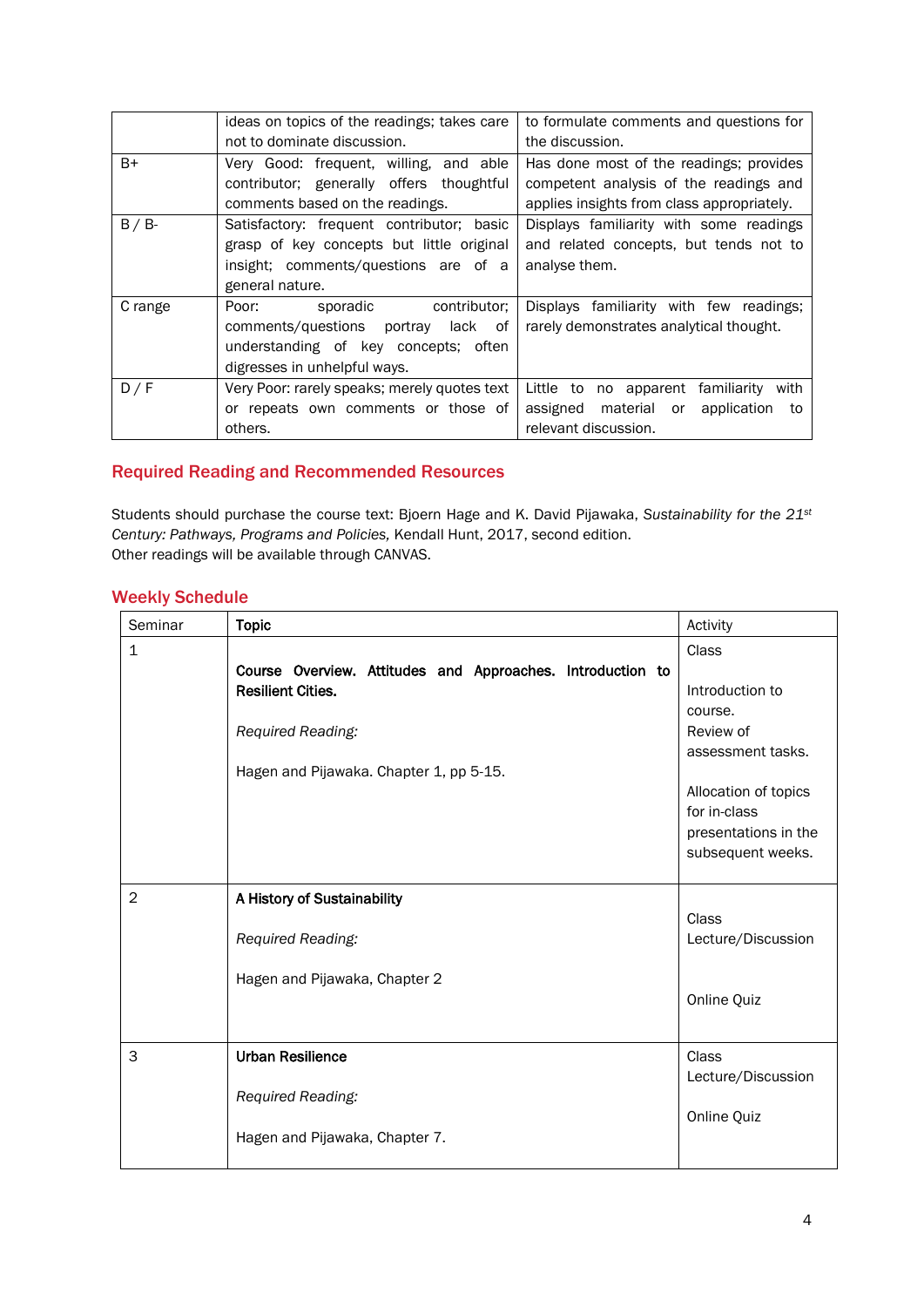| 4              | Social Resilience: building urban communities                                                                                                                                                                             | Class<br>Lecture/Discussion |
|----------------|---------------------------------------------------------------------------------------------------------------------------------------------------------------------------------------------------------------------------|-----------------------------|
|                | Required Reading:<br>Somwrita Sarkar, Peter Phibbs, Roderick Simpson,                                                                                                                                                     | <b>Student Presentation</b> |
|                | Sachin Wasnikm, "The scaling of income distribution in Australia:<br>Possible relationships between urban allometry, city size, and<br>economic inequality", Environment and Planning, November<br>15, 2016.              | Online Quiz                 |
| 5              | Climate and cities: mitigation, adaption, resilience                                                                                                                                                                      | Class<br>Lecture/Discussion |
|                | Required Reading:<br>Hagen and Pijawaka, Chapter 8.                                                                                                                                                                       | Online Quiz                 |
| 6              | <b>Sustainable Agriculture for Cities</b>                                                                                                                                                                                 | Class<br>Lecture/Discussion |
|                | Required Reading:<br>Hagen and Pijawaka, Chapter 9.                                                                                                                                                                       | <b>Student Presentation</b> |
|                |                                                                                                                                                                                                                           | Online Quiz                 |
| $\overline{7}$ | Managing Water and Energy in the City                                                                                                                                                                                     | Class<br>Lecture/Discussion |
|                | Required Reading:<br>Hagen and Pijawaka, Chapters 11 and 13.                                                                                                                                                              | Online Quiz                 |
| 8              | <b>Field Class: Sustainable House</b>                                                                                                                                                                                     | <b>Field Class</b>          |
|                | Visit to sustainability campaigner Michael Mobbs' off-grid 19th<br>century terrace house in the inner city.                                                                                                               |                             |
| 9              | <b>Sustainable Transportation</b>                                                                                                                                                                                         | Class<br>Lecture/Discussion |
|                | Required Reading:<br>Hagen and Pijawaka, Chapter 12.                                                                                                                                                                      | <b>Student Presentation</b> |
|                |                                                                                                                                                                                                                           | Online Quiz                 |
| 10             | Nature in the City: Garden and Biophilic Cities                                                                                                                                                                           | Class                       |
|                | Required Reading:                                                                                                                                                                                                         | Lecture/Discussion          |
|                | Hagen and Pijawaka, Chapter 10.                                                                                                                                                                                           | Online Quiz                 |
| 11             | <b>Resilient Sydney</b>                                                                                                                                                                                                   | Class<br>Lecture/Discussion |
|                | Required Reading:<br>Abby Lopez, et al, "Cooling the Commons" Western Sydney<br>University,<br>October<br>2016,<br>https://www.westernsydney.edu.au/ data/assets/pdf_file/0020<br>/1161470/cooling-the-commons-report.pdf | Online Quiz                 |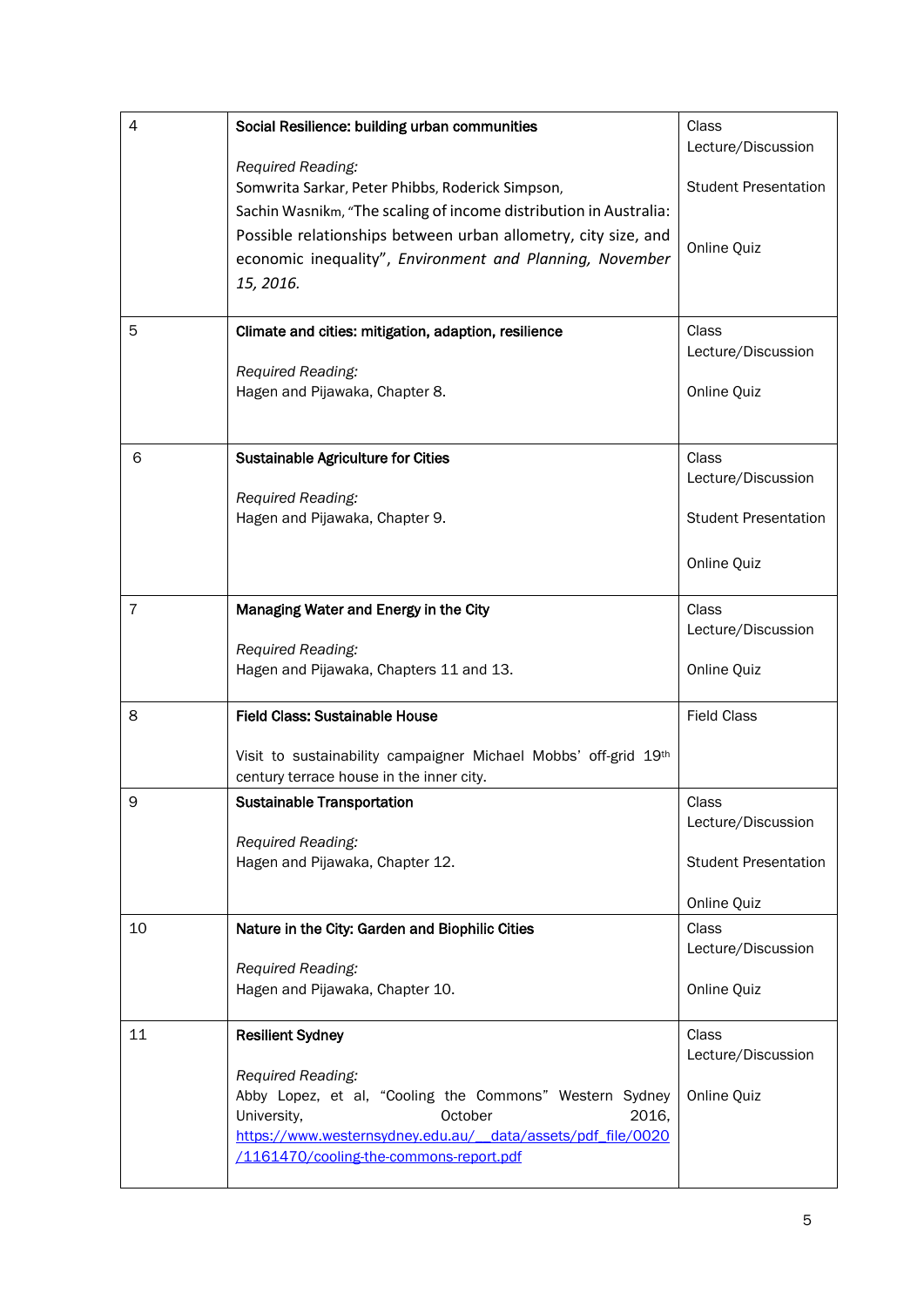| 12 | <b>Final Examination</b><br>Conclusion/Evaluation. | Class       |
|----|----------------------------------------------------|-------------|
|    |                                                    | Final Exam. |

# Attendance, Participation & Student Responsibilities

### Attendance

All attendances should be recorded by faculty in CANVAS for every class. Students are given one "sick day" per course per semester without penalty. Each unauthorised absence thereafter will incur a one third grade penalty. For example, an A- will be reduced to a B+. Students are sent email reminders about the attendance policy after each absence. Staff (not faculty) will calculate any grade reduction at the end of the semester.

### Missing classes for medical reasons

Students are granted one sick day per course. If a student needs to miss additional class time for medical reasons, for a family emergency or for a religious holiday, the student must provide evidence of the reason for his/her absence, otherwise the student will receive a grade reduction. In case of serious illness, students should see a doctor on the day of the absence and bring back a medical statement to CAPA staff. It is the responsibility of the student to contact his/her instructor and make up any missed assignments.

### Class Participation

Participation is a vital part of your grade: students are expected to participate orally in seminars and in online forums and discussions in a critical and evaluative manner; to interact with the faculty and fellow students with respect and tolerance; and to actively engage in discussion. Derogatory or inflammatory comments about the cultures, perspectives or attitudes of others in the class will not be tolerated.

### Academic Integrity

The faculty expects from you, the student, a high level of responsibility and academic honesty. Because the value of an academic course depends upon the absolute integrity of the work done by the student, it is imperative that a student demonstrates a high standard of individual honour in his or her scholastic work and class behaviour. Plagiarism and cheating, including duplication of work, will result in the failure of the assignment concerned and possible dismissal from the program. See the Handbook of CAPA Academic Policies for more information and resources on plagiarism.

#### Use of electronic equipment in class

All devices such as laptops, iPods, iPads, netbooks, notebooks and tablets, smartphones, cell phones, etc. are NOT allowed unless you have express permission from the faculty or you have been instructed to do so. If you require an accommodation to use any type of electronic equipment, inform the Director of Academic Affairs or the Resident Director at the beginning of Term.

### Use of Electronic Translators

In Language courses students are NOT allowed to use electronic translators for writing texts in the target language: those submitting compositions and texts of whatever kind translated in such a fashion will receive a final F grade for the course.

### Late Submission

Late submission of papers due, projects, journal entries, pieces of homework and portfolios is only permitted with prior approval. A request must be made to the relevant Faculty member no later than two days prior to